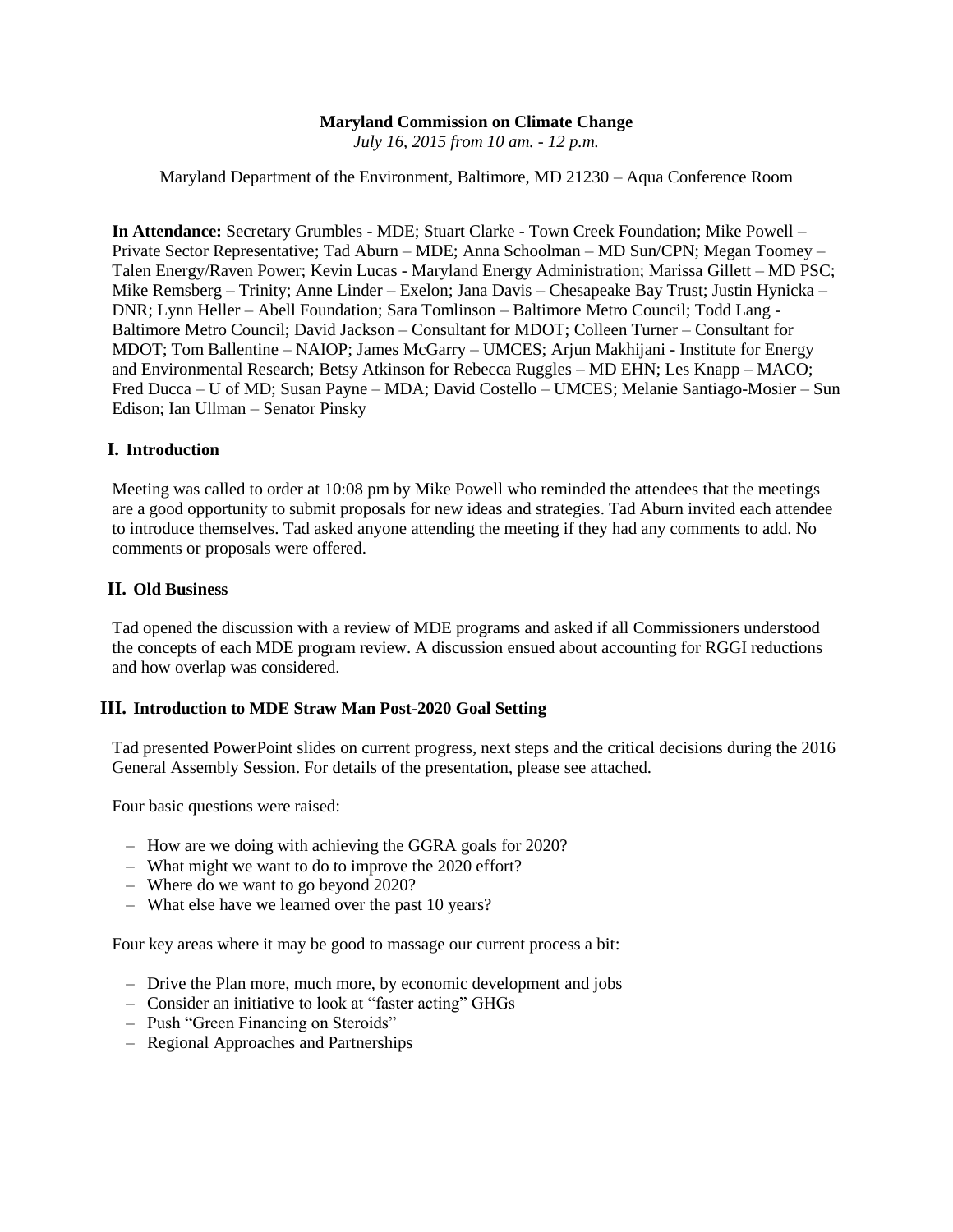Question: What happens to the GHG reduction programs if the GGRA sunsets in 2016?

The requirement for a State Plan disappears but the language in the Act allows for certain programs to continue. Language in the GGRA will require interpretation. MCCC would drive for a GHG Plan if law were to sunset.

Green Financing discussion was initiated and was referred to as the "silver bullet". Initial capital cost is a limiter for long-term savings and the financial and insurance world are evolving.

Question: How would the language in a new plan build on the language in GGRA? Certain things should remain that same (ex Manufacturing Sector). Need to build on success of the past. Also need to consider CO2 sequestration and sinks.

MDE can provide analysis for future goals (40% by 2030 from 2006 baseline) but cannot provide a Plan as was completed in 2012. Need MCCC support.

Question: Can MDE compare "straw man" to other states? See attached for MDE analysis sent to Commissioners on 7/16/15 by Luke Wisniewski.

Question: How can DBED be integrated? Good idea. Needs further discussion.

Question: How can the Commission analyze how a regional approach to GHG reduction can benefit MD economically when transported emissions decrease and health and economic benefits are seen in MD?

We are making headway with other states that previously were uncooperative.

Economic impact and development needs to be integrated into MCCC plans (ex. SunShot study indicates that \$1/watt of solar electricity will be met before 2020). This will impact several things that the MCCC is charged with such as (energy equity, Weatherization, RPS, jobs, etc). EE and RE need to be part of an "economic development plan". This brings in several of Tad's key points (ex. Green Financing, regional cooperation, etc)

Different goal timelines require a different approach/strategy to program reduction and design. As reductions get built into a plan, each additional ton gets more expensive.

MCCC is tasked with making a long-term Plan. A Long-term approach had to differ from short-term approach.

Incremental gains from current programs won't get us to future (2050) goals. Need a different strategy. (ex. 100% de-carbonizing of Power sector). Magnitude is different than 2030 goal setting strategy

Wrap-up questions:

- What short-term and long-term GHG reduction goal makes sense?
- We need an analysis of the trajectory of current set of programs in different implementation scenarios (under-perform, meet goal, over-perform) out to 2030 and beyond.
- Did we have unrealistic goals in 2009?
- Enhance current programs or design new ones?
- Sustainability Plan vs. GHG Plan? Where and how do economic benefits fit in?
- How is the plan going to include low income impacts (energy equity)?
- How to address community resilience? Preparedness will unify people.